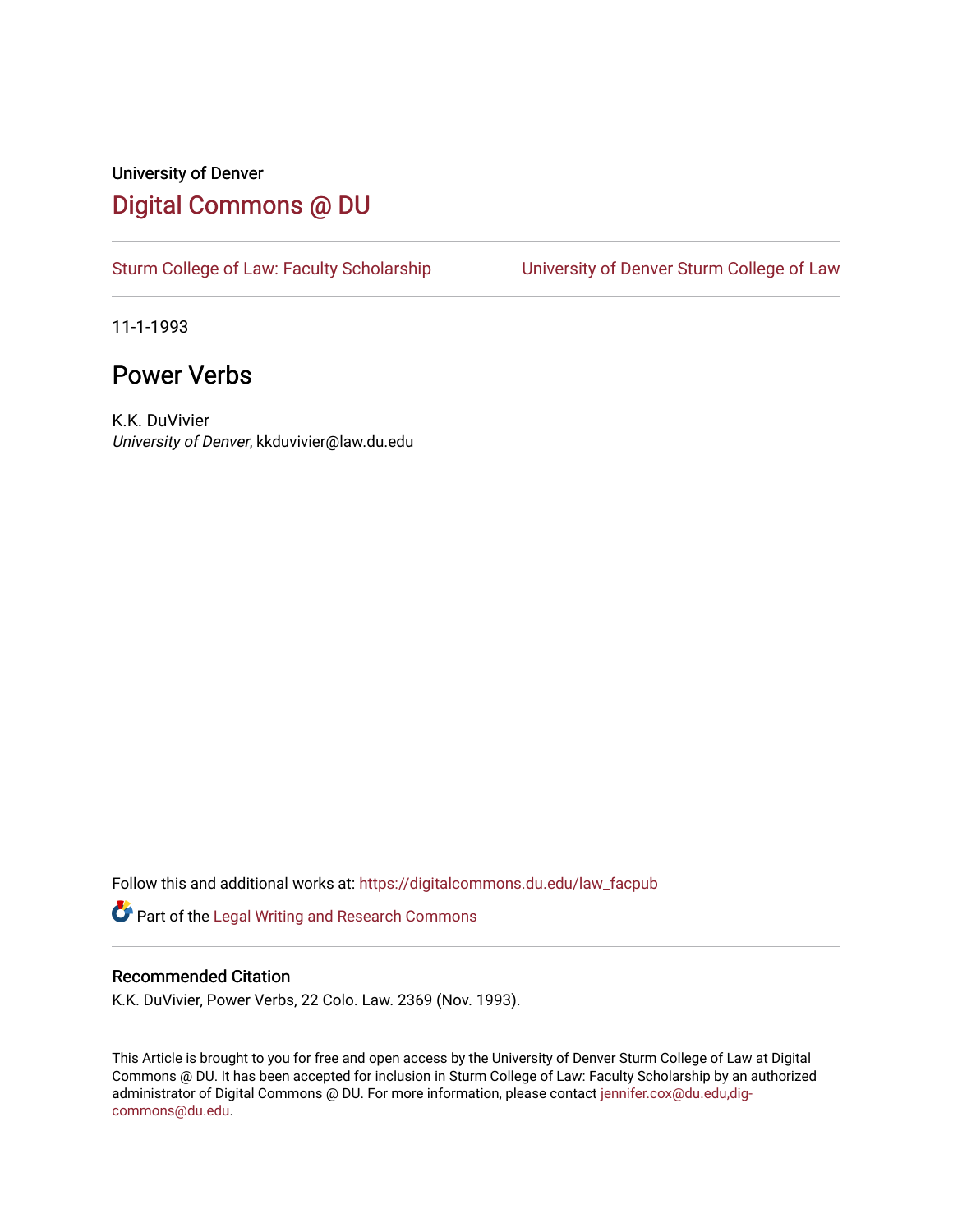## Power Verbs

### Publication Statement

Copyright is held by the author. User is responsible for all copyright compliance.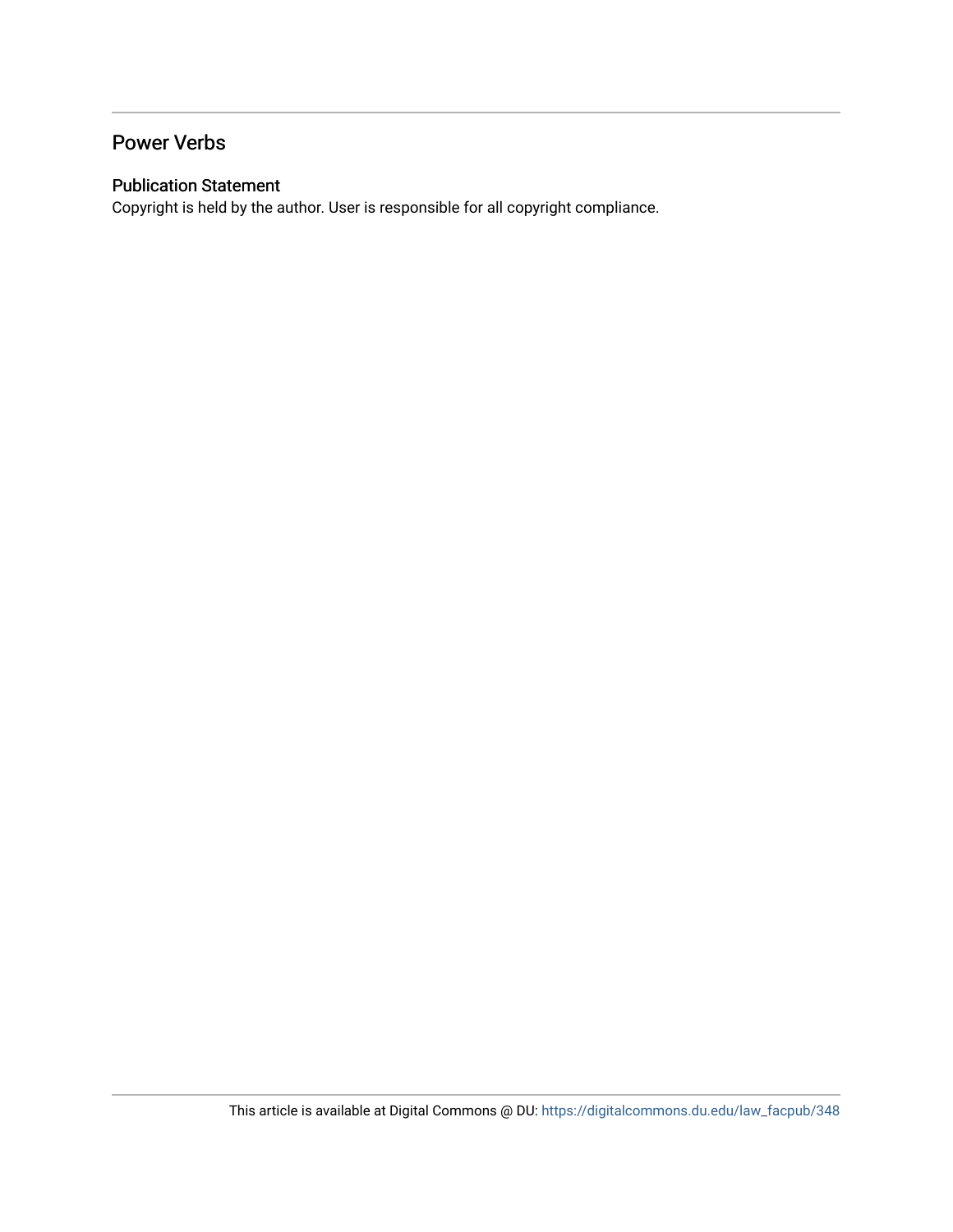## **The Scrivener: Modern Legal Writing**



# **Power Verbs**



*by KK DuVivier*

*© 1993 KK DuVivier*

#### *The word is the Verb, and the Verb is God.* Victor Hugo, *Contemplations* **(1856) bk. 1,** no.8

**lb** make your writing more vivid and efficient, focus attention on your verbs. For those who were not taught the parts of speech in school, the "subject is that part of a sentence about which something is being said," and the verb "says something about what the subject is [a state of being] or is doing [an action]."'

The word "verb" comes from the Latin *verbum,* which means "word."2 The fundamental *word* in any sentence is the verb. Every sentence must have at least one verb, and some sentences consist of a single word, the verb.3 To orient themselves to determine the sentence's message, your readers will search for the verb.<sup>4</sup>

Often we lawyers do injustice to our potential ally the verb. We have a tendency to weaken our verbs' power by converting them into long nouns with verb roots called nominalizations. The base verbs are underlined in the following examples of nominalizations:

dismissal agreement detraction *depravelity dominaftelnce* or *dominancy* Scrutinize your writing for words with the noun-creating suffixes or endings illustrated in the examples- *-al, -ment, -tion, -ity, -ance or -ence,* and *-ancy* or *-ency.* Consider whether your sentence could be stronger if you transformed one of these nouns into the main verb of the sentence.

Not all nominalizations can be avoided, but when you invite them into your writing, you often are faced with the dilemma of entertaining their entourage of excess words.

*Example: Can we make the assumption that you will come to an agreement?*

*Revision: Can we assume you will agree?* 

### **DO YOU HAVE QUESTIONS ABOUT LEGAL WRITING?**

KK DuVivier will be happy to address them through *The Scrivener* column. Send your questions to: K.K. DuVivier, University of Colorado School of Law, Campus Box 401, Boulder, CO 80309-0401.

**Tb** get the same work out of the noun "assumption" that you did from the one verb "assume," you need two extra words, a supporting verb (make) and an article (the). When the word "agree" is replaced with "agreement," you need three extra words, a supporting verb (come), a preposition (to), and an article (an). Thus, you can make more efficient use of your words, and meet court-imposed page limits, if you simply use the base verbs.

Similar problems of surplus words arise when you turn a verb into an adjective and then try to use it as you would a verb. Notice how a simple conversion to a base verb reduces the following sentence **by** two words.

*Example: His actions were violative of provision 6. Revision: His actions violated provision 6.*

In the first paragraph of this article, we noted that a verb can either express actions or describe a state of existence. Forms of the verb "to be" (am, are, is, was, were) describe a state of existence and are appropriate only when the point of the sentence is to focus on the fact that something exists.<sup>5</sup> When we use the verb "to be" as the main verb of a sentence that concerns action, the reader's focus is shifted away from the key information in the sentence. **By** burying the real action in a noun or adjective, we weaken the sentence.

*Example: The court's decision* is *[form of the verb "to be"] favorable to the plaintiff.*

*Revision: The court's decision favors [verb] the plaintiff.*

*Example: There are [form of the verb "to be"] three elements the plaintiff must prove.*

*Revision: The plaintiff must prove [verb] three elements.*

Similarly, look out for vague verbs such as "have," "concerns," "involves" or "deals with" that don't convey any real action. These words frequently can be replaced by an action verb. For example, the verb "have" should be used only to communicate possession.6 If the sentence communicates some action, replace the verb "have" with the verb that conveys the true action of the sentence.

*KK DuVivier is an instructor of Legal Writing and Appellate Court Advocacy at the University of Colorado School of Law, Boulder.*